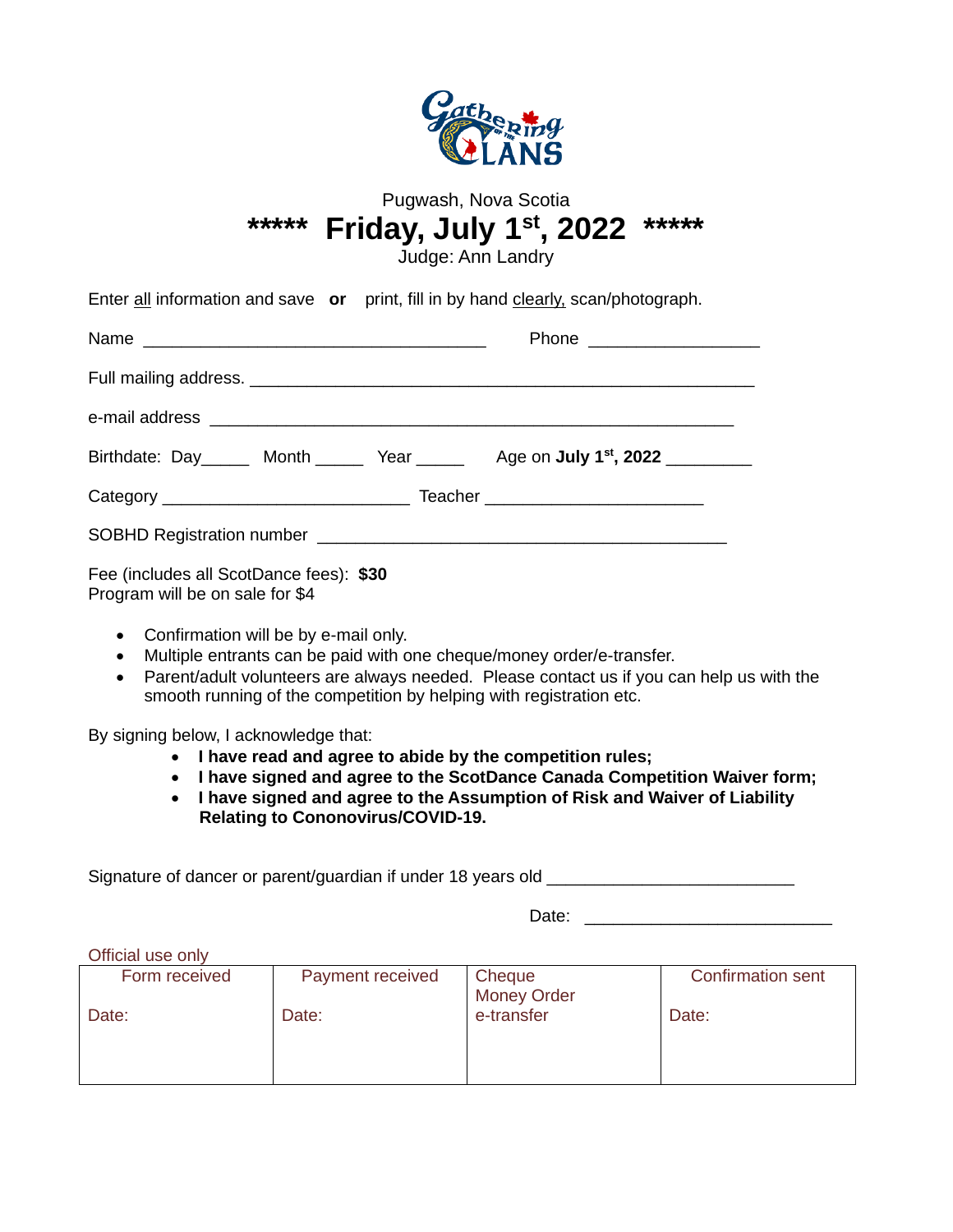

# **Pugwash Gathering of the Clans \*\*\*\*\* Friday, July 1st 2022 \*\*\*\*\***

### **HIGHLAND DANCE COMPETITION**

**Pugwash Harbourfront Centre, 135 Water Street, Pugwash, N.S.** or, in case of rain: **Pugwash District High School, 192 Church Street**

Competition Number: C-NS-CO-22-1007

| <b>Registration at 8am</b> | <b>Competition starts at 8:30am</b>                                         |
|----------------------------|-----------------------------------------------------------------------------|
| <b>PRIMARY</b>             | Pas de Basques, Pas de Basques & High Cuts, Highland Fling (4), Sword (2&1) |
| <b>BEGINNER</b>            | Highland Fling (4), Sword (2&1), Seann Triubhas (3&1)                       |
| <b>NOVICE</b>              | Highland Fling (4), Sword (2&1), Seann Triubhas (3&1)                       |

**Registration at 10:30am Competition starts at 11pm INTERMEDIATE** Fling (4), Highland Laddie (4), Barracks(4), **PREMIER** Earl of Errol (4), Flora MacDonald's fancy (4), Lilt (4)

#### **SPECIAL EVENT FOR PREMIER**

1<sup>st</sup> Place winners in Flora MacDonald's fancy (4) will dance off for the **Bonnie Gael Huston Memorial Trophy**

#### **Registration will only be deemed complete when full payment is received.**

**Registration OPENS: 7am Thursday May 19th and CLOSES: 4pm Friday, June 17th, 2022** Category changes: no later than **1pm Monday, June 20th**  Entries will be limited to the first 100 received.

**FEE: \$30 per dancer -** includes all ScotDance Canada/Nova Scotia fees

Payment by cheque or money order - please make payable to **Pugwash Gathering of the Clans**. Payment by e-transfer - please use the password "**highland**".

Fees for multiple dancers can be paid in one cheque/payment.

Please include dancer(s) name(s) in the message of the e-transfer or cheque memo line. If cheques are postdated, registration cannot be completed until the cheque's date is in effect. Confirmation will be by e-mail only. Please do not send self address envelope for confirmation.

Send completed forms and payment to:

Highland Dance Registration, Gathering of the Clans PO Box 220, Pugwash, NS, B0K 1L0 or [events@pugwashvillage.com](mailto:events@pugwashvillage.com) Fax: 902 243 2126

Telephone inquiries: Lisa Betts, Coordinator 902 243 2946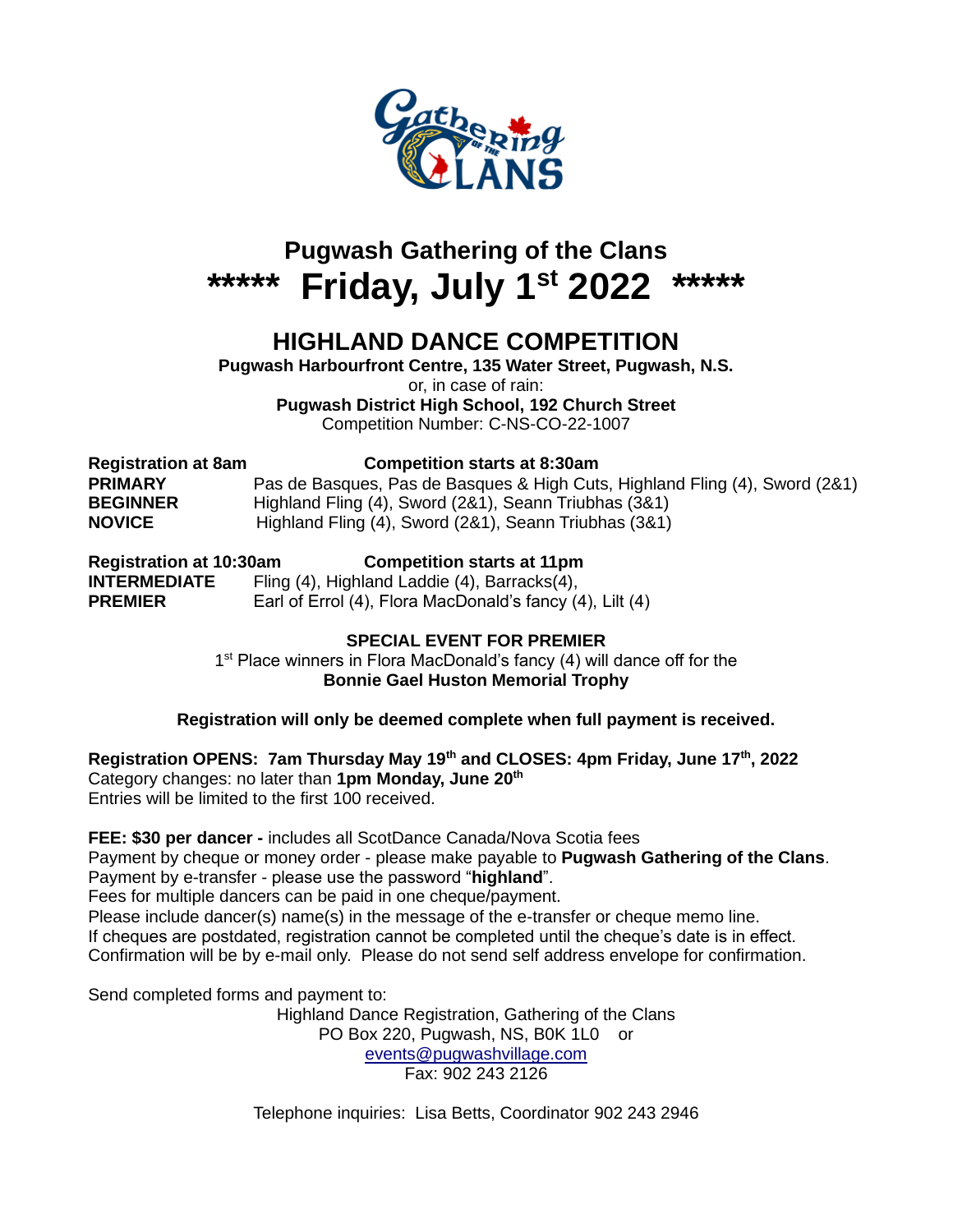### **COMPETITION RULES**

All details below are subject to change depending on Covid-19

- 1. Absolutely no field entries for dancers from the Maritime provinces.
- 2. In the event of cancellation due to COVID-19, 50% of fees may be refunded.
- 3. Numbers will be given out at the field.
- 4. First to enter, last to dance.
- 5 Dancers who have forgotten their 2022 SOBHD card must pay a \$5 fee upon registration. Dancers can still compete and receive their awards at that time. Beginner, Novice and Intermediate dancers' cards will not be stamped until approval by ScotDance Provincial Registrar.
- 6. Dancers must report to dance area when their class is called or risk disqualification from that dance.
- 7. Age as of date of competition, July  $1<sup>st</sup>$  2022.
- 8. Medals and trophies will be awarded in all categories except Primary where no trophy is awarded
- 9. Dancers must be in full dress to receive awards (including slippers). A face mask is permitted at the discretion of the dancer.
- 10. Age categories will be determined according to the number of entries received.
- 11. Dancers will be judged according to the rules of the SOBHD.
- 12. The judge's decisions is final. No access to the judge's sheets is permitted.
- 13. Any protest must be lodged in writing and postmarked within 7 days, accompanied by a fee of \$25, which will be returned if the protest is upheld.
- 14. Pugwash Gathering of the Clans Highland Dance Competition will not be responsible for lost articles, accidents, injuries or illness to competitors or spectators at the competition.
- 15. No coaching by teachers or parents while dancers are on stage.

~~~~~~~~~~~~~~

Dancers will compete in reverse order from when their **full payment** arrives. First arriving registrations will dance last in their category.

In the event of rain, the competition will be held at the Pugwash District High School gym on Church Street, Pugwash.

The Pugwash Harbourfront Centre and Village Hall have change facilities backstage. Follow the signs to get to the appropriate change areas. Washrooms backstage are for performers and volunteers only.

#### **Only competing dancers and registered dance teachers will receive one courtesy gate pass. Teachers - please bring your SDTA, BATD or UKA card.**

**All others** must pay gate admission of \$5 for adults and \$3 for students 5-12. Children under 5 – FREE

Please note there is NO PARKING on the Canada Day Parade route (see map) all morning and NO PARKING on Water Street all day.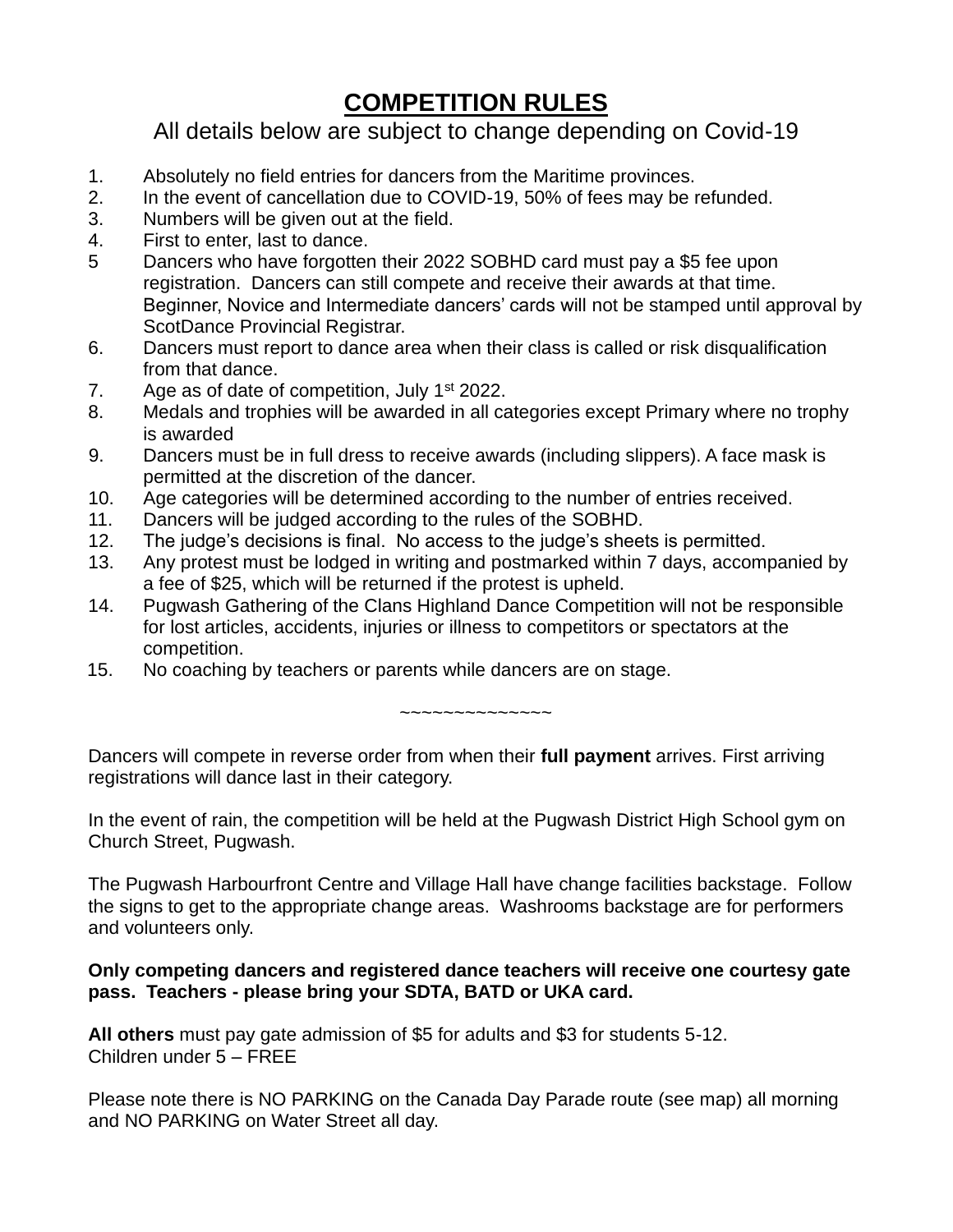



### SCOTDANCE CANADA COMPETITION WAIVER FORM

I am aware that participating in the Pugwash Gathering of the Clans and Canada Day (the "Event") involves the potential for risks, dangers and hazards, including but not limited to:

- injury to myself / my child as a result of the physical nature of dance competition and performance; and
- the taking and/or release of unauthorized photographs, video and/or other recordings of myself and/or my child, notwithstanding efforts to enforce Event policies.

In consideration of my / my child's participation in the Event and for other good and valuable consideration, the receipt and sufficiency of which is acknowledged, I hereby **WAIVE ANY AND ALL CLAIMS** against the Village of Pugwash, ScotDance Canada, its directors, agents, employees, executive members, volunteers and organizers of the Event (the "Releasees"), which I now have, or hereafter may have against the Releasees. In particular, but without limiting the foregoing, I agree to release the Releasees from **ANY AND ALL LIABILITY** for any loss, damage, injury, or expense I / my child may incur as a result of my / my child's participation in or attendance at the Event**. I agree to indemnify and hold harmless the Releasees from ANY LOSS, DAMAGE, INJURY OR EXPENSE**, **including legal costs,** that the Releasees may incur due to my / my child's participation in or attendance at the Event, whether caused by the negligence of the Releasees or otherwise, and whether caused to my child or otherwise.

I understand that the Releasees will photograph and otherwise record the Event, its participants and attendees**. I consent to and authorize such recording. I further consent to and authorize** the Releasees to publish my/my child's image, likeness and information in any medium, including but not limited to photographs, videos, DVDs, and web-casts. I understand that this publication will take place in the public domain, including in printed materials, public announcements, and on the internet.

#### **I specifically consent to the public release of the following information:**

- 1. Name
- 2. City
- 3. Province
- 4. Country of Residence
- 5. Tartan
- 6. Age
- 7. Results

I acknowledge that by signing and submitting the above registration entry form that I have read this agreement carefully and fully understand it and agree to all of the above terms and conditions.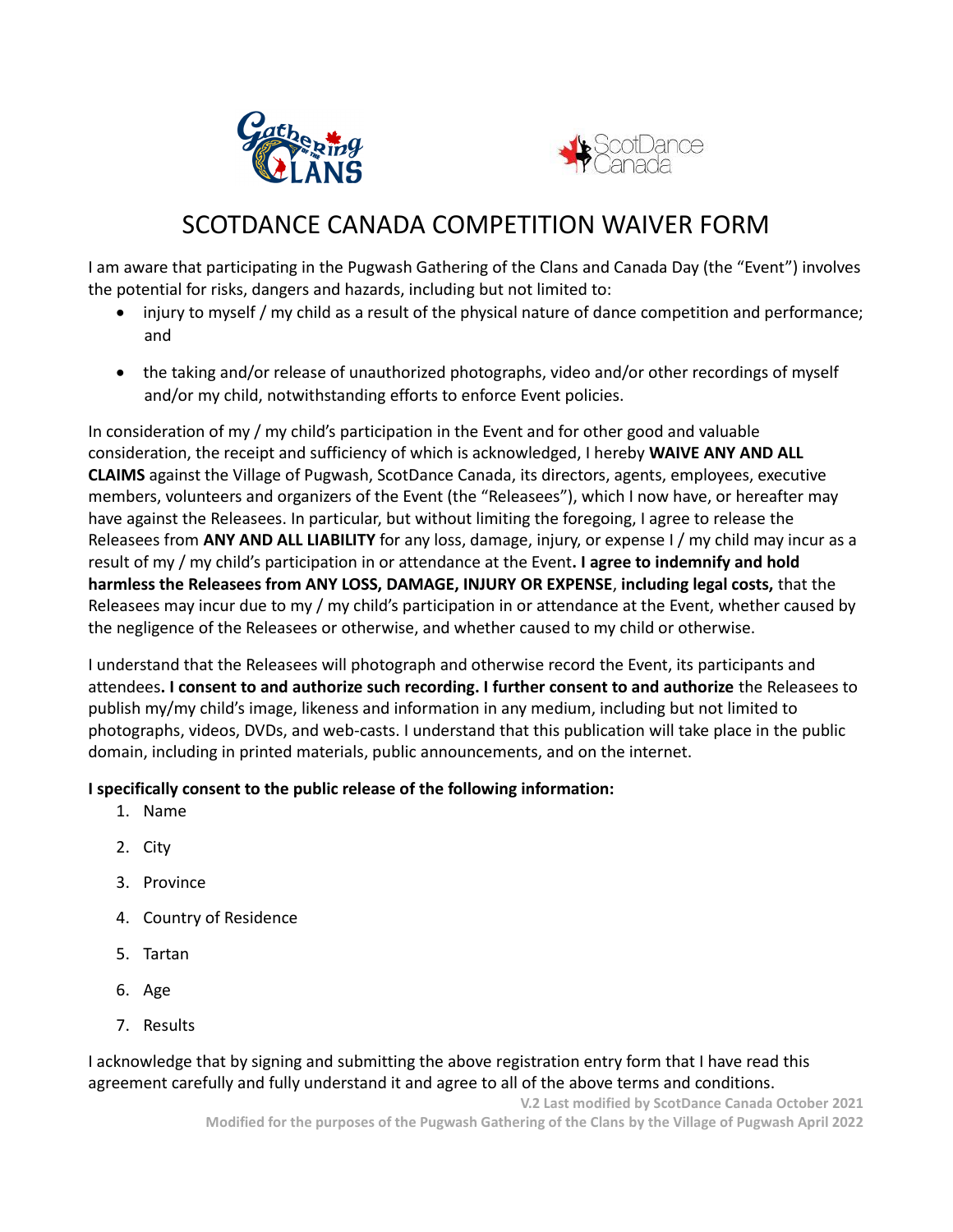



## **Assumption of Risk and Waiver of Liability Relating to Coronavirus/Covid-19**

This waiver & declaration must be completed prior to or upon visiting Pugwash Gathering of the Clans and Canada Day festivities and before participating in any activity.

The novel coronavirus, COVID-19 has been declared a worldwide pandemic by the World Health Organization. COVID-19 is extremely contagious and is known to spread mainly by contact from person to person. Consequently, local, provincial and federal governmental authorities recommend various measures and prohibit a variety of behaviors, in order to reduce the spread of the virus.

The Village of Pugwash and ScotDance Canada and its members commit themselves to comply with the requirements and recommendations of National, Provincial and local Public health and other governmental authorities, and to put in place and adopt all necessary measures to that effect. However, the Village of Pugwash and ScotDance Canada cannot guarantee that you (or your child, if participant is a minor/ or the person you are the legal guardian of) will not become infected with COVID-19. Further, attending the activities could increase your (or your child, if participant is a minor/ or the person you are the legal guardian of) risk of contracting COVID-19, despite all preventative measures put in place.

\_\_\_\_\_\_\_\_\_\_\_\_\_\_\_\_\_\_\_\_\_\_\_\_\_\_\_\_\_\_\_\_\_\_\_\_\_\_\_\_\_\_\_\_\_\_\_\_\_\_\_\_\_\_\_\_\_\_\_\_\_\_\_\_\_\_\_\_\_\_

By signing the registration form (page 1),

I acknowledge the highly contagious nature of COVID-19 and I voluntarily assume the risk that I (or my child, if participant is a minor/ or the person I am the legal guardian of) could be exposed or infected by COVID-19 by participating in the Village of Pugwash/ScotDance Canada's activities. Being exposed or infected by COVID-19 may particularly lead to injuries, diseases or other illnesses.

I declare that I (or my child, if participant is a minor/ or the person I am the legal guardian of) am participating voluntarily in the Village of Pugwash/ScotDance Canada's activities.

I declare that if I (or my child, if participant is a minor/ or the person I am the legal guardian of) or anyone in my household, experiences cold or flu-like symptoms (including fever, cough, sore throat, respiratory illness, difficulty breathing) in the 48 hours prior to the date of the Village of Pugwash and ScotDance Canada will attend the event, neither I (nor my child, if participant is a minor/ or the person I am the legal guardian of) will attend the event.